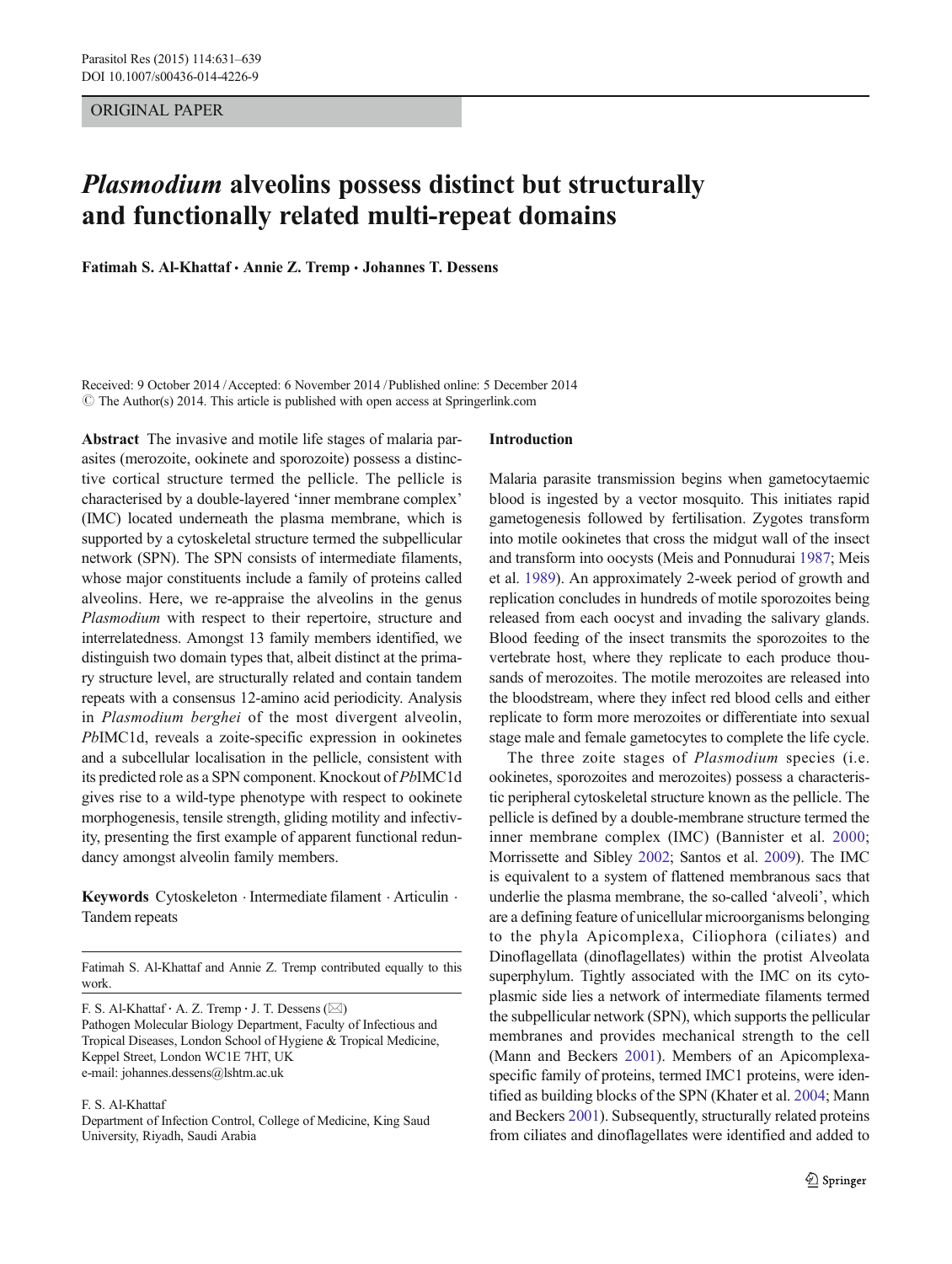this protein family renamed 'alveolins' (Gould et al. [2008](#page-8-0)). In the genus Plasmodium, the alveolin family members display differential expression between different zoite stages of the parasite. In the rodent malaria species Plasmodium berghei, it was shown that disruption of individual alveolin family members expressed in sporozoites (PbIMC1a), in ookinetes (PbIMC1b) or in both these zoites (PbIMC1h) results in morphological abnormalities that are accompanied by reduced tensile strength of the zoite stages in which they are expressed (Khater et al. [2004;](#page-8-0) Tremp and Dessens [2011](#page-8-0); Tremp et al. [2008;](#page-8-0) Volkmann et al. [2012](#page-8-0)). Besides their roles in morphogenesis and tensile strength, the Plasmodium alveolins are also involved in gliding motility, most likely through interactions with components of the glideosome that are situated within the pellicular cytoplasm (Khater et al. [2004;](#page-8-0) Tremp and Dessens [2011](#page-8-0); Tremp et al. [2008](#page-8-0); Volkmann et al. [2012\)](#page-8-0). Apart from their expression throughout the Plasmodium life cycle, alveolins are essential for parasite development both in the vertebrate and insect hosts (Khater et al. [2004;](#page-8-0) Tremp et al. [2014;](#page-8-0) Tremp and Dessens [2011](#page-8-0)), which makes them potentially attractive targets for malaria treatment, prophylaxis and transmission control. For this reason, it is important to better understand their core architecture, as well as the underlying mechanisms for their assembly into the supramolecular structures that make up the cortical cytoskeleton of the zoite stages.

In this study, we carried out a critical re-evaluation of the Plasmodium alveolins with respect to their repertoire, structure and interrelatedness. Our analyses identify two distinct domain types that are structurally and functionally related without possessing significant homology at the primary structure level.

#### Materials and methods

## Animal use

All laboratory animal work undergoes regular ethical review by the London School of Hygiene & Tropical Medicine and has been approved by the UK Home Office. Work was carried out in accordance with the UK Animals (Scientific Procedures) Act 1986 implementing European Directive 2010/63 for the protection of animals used for experimental purposes. Experiments were conducted in 6–8-week-old female CD1 mice, specific pathogen free and maintained in filter cages. Animal welfare was assessed daily, and animals were humanely killed upon reaching experimental or humane endpoints. Mice were infected with parasites suspended in RPMI or phosphate-buffered saline (PBS) by intraperitoneal injection or by infected mosquito bite on anaesthetised animals. Parasitaemia was monitored regularly by collecting of a small drop of blood from a superficial tail vein. Drugs were administered by intraperitoneal injection or where possible

were supplied in drinking water. Parasitised blood was harvested by cardiac bleed under general anaesthesia without recovery.

Parasite maintenance, transmission, culture and purification

P. berghei ANKA clone 234 parasites were maintained as cryopreserved stabilates or by mechanical blood passage and regular mosquito transmission. Ookinete cultures were set up overnight from gametocytaemic blood as previously described (Arai et al. [2001](#page-8-0)). After 20–24 h, ookinetes were purified via ice-cold 0.17 M ammonium chloride lysis and centrifugation at 800×g for 10 min, followed by PBS washes. Mosquito infection and transmission assays were as previously described using Anopheles stephensi (Dessens et al. [1999;](#page-8-0) Khater et al. [2004](#page-8-0)), and infected insects were maintained at 20 °C at approximately 70 % relative humidity.

# Gene targeting constructs

The entire *pbimc1d* coding sequence plus ca. 0.55 kb of upstream sequence was PCR amplified from genomic DNA with primers pDNR-IMC1d-F (ACGAAGTTATCAGTCGAGGT ACCAGCCAAAATCACCGAAAAG) and pDNR-IMC1d-R (ATGAGGGCCCCTAAGCTTTCAGATATTAAAGGAGCA TTATCAATG) and cloned into SalI/HindIII-digested pDNR-EGFP by in-fusion cloning to give plasmid pDNR-IMC1d/ GFP. The 3' untranslated region of *pbimc1d* was amplified with primers pLP-IMC1d-F (ATATGCTAGAGCGGCCTAGTAA GTCTTTTGCATTTTATCAATGC) and pLP-IMC1d-R (CACCGCGGTGGCGGCCAAAATATGAAGAAATGAC AAAACAGAAG) and the resulting ca. 0.62-kb fragment cloned into NotI-digested pLP-hDHFR by in-fusion cloning to give plasmid pLP-hDHFR/IMC1d. The *pbimc1d/gfp*-specific sequence from pDNR-IMC1d/GFP was transferred to pLPhDHFR/IMC1d by Cre/loxP recombination to give the final construct pLP-IMC1d/GFP. This plasmid served as template in PCR-based site-directed mutagenesis using primers IMC1d-KO-F (AGCCAGTGATGAGTAAAGGAGAAGAACTTT TCAC) and IMC1d-KO-R (TTACTCATCACTGGCTTATA AAATGCATTTATT). The resulting PCR product was circularised using in-fusion to give plasmid pLP-IMC1d-KO.

Generation and genotyping of genetically modified parasites

Parasite transfection, pyrimethamine selection and dilution cloning were performed as previously described (Waters et al. [1997\)](#page-8-0). Prior to performing transfections, plasmid DNA was digested with *KpnI* and *SacII* to remove the vector backbone. Genomic DNA extraction was performed as previously described (Dessens et al. [1999\)](#page-8-0). Integration into the *pbimc1d* locus was confirmed with primers IMC1d-5′F (TACCCGCA TATTTATCATTG) and LAP-GFP-R (GTGCCCATTAACAT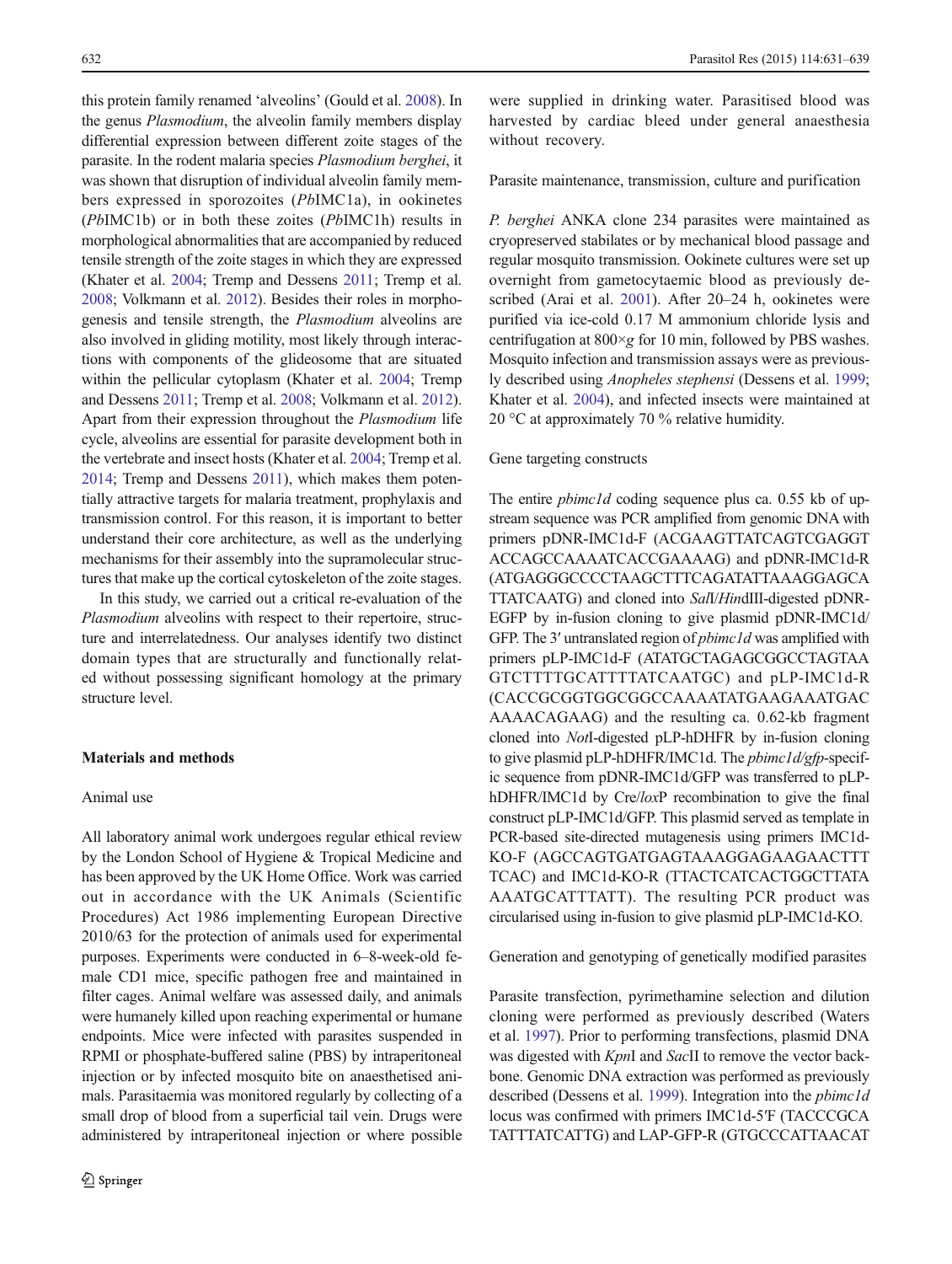CACC), and the absence of the wild-type allele was confirmed using primers IMC1d-5'F and IMC1d-3'R (GGTTACATGTATTTTTATTTCCGC).

# RT-PCR analysis

Reverse transcription PCR (RT-PCR) analysis was carried out as described (Claudianos et al. [2002\)](#page-8-0) using primers IMC1d-ORF-F (TTGAAAATGGAGATGCTATTACAAG) and pDNR-IMC1d-R (for pbimc1d) and primers tub1-F (GAAG TAATAAGTATACATGTAGG) and tub1-R (ACACATCA ATGACTTCTTTACC) (for pbtubulin1).

#### Western blot analysis

Parasite samples were heated directly in SDS-PAGE loading buffer at 70 °C for 10 min. Proteins were fractionated by electrophoresis through NuPage 4–12 % Bis-Tris precast gels (Invitrogen) and transferred to PVDF membrane (Invitrogen) according to the manufacturer's instructions. Membranes were blocked for non-specific binding in PBS supplemented with 0.1 % Tween 20 and 5 % skimmed milk for 1 h at room temperature. Goat polyclonal antibody to GFP conjugated to horseradish peroxidase (Abcam ab6663) diluted 1:5000 was applied to the membrane for 1 h at room temperature. After washing, signal was detected by chemiluminescence (Pierce ECL western blotting substrate) according to the manufacturer's instructions.

#### Tensile strength and viability assays

Unpurified ookinetes present in ookinete cultures were subjected to hypo-osmotic shock of  $0.5\times$  normal osmotic strength by adding an equal volume of water. After 5 min, normal osmotic conditions were restored by adding an appropriate amount of 10× PBS. Cell viability was scored by fluorescence microscopy in the presence of 5 mL/L propidium iodide and 1 % Hoechst 33258. Ookinetes whose nucleus stained positive for both propidium iodide and Hoechst were scored as non-viable, whereas ookinetes whose nucleus only stained positive for Hoechst were scored as viable.

## Assessment of ookinete shape and motility

Images of Giemsa-stained ookinetes were captured by microscopy and their length and width measured. The ookinete motility assay was performed as previously described (Moon et al. [2009\)](#page-8-0). Ookinete cultures were added to an equal volume of Matrigel (BD Biosciences) on ice, mixed thoroughly, spotted onto a microscope slide and covered with a Vaseline-rimmed cover slip. The Matrigel was allowed to set at room temperature for at 30 min.

Time-lapse videos (one frame every 10 s for 10 min) were taken on a Zeiss Axioplan II microscope. Movies were analysed with ImageJ using the Manual Tracking plugin [\(http://fiji.sc/wiki/index.php/Manual\\_Tracking](http://fiji.sc/wiki/index.php/Manual_Tracking)).

#### Microscopy

For assessment of fluorescence, live parasite samples were assessed and images captured on a Zeiss LSM510 inverted laser scanning confocal microscope.

#### **Bioinformatics**

Conserved domains were identified by multiple alignments of orthologous proteins from P. berghei, P. falciparum, P. vivax and P. knowlesi. Multiple alignments were obtained using Clustal Omega, and phylogenetic analyses were carried out using ClustalW2 Phylogeny, accessed through the EMBL-EBI website. Amino acid sequence similarity searches were carried out by protein BLAST, accessed through the National Centre for Biotechnology Information (NCBI), PlasmoDB or ToxoDB. Trees were drawn using TreeDraw. The program HHrepID was accessed through the Bioinformatics Toolkit, Max-Planck Institute for Developmental Biology.

# Results

#### Repertoire and interrelatedness of Plasmodium alveolins

The existence of an alveolin protein family in *Plasmodium* was first reported in 2004, identifying eight putative members named IMC1a through to IMC1h (Khater et al. [2004](#page-8-0)). More recent studies identified several additional alveolins (Gould et al. [2008](#page-8-0); Kono et al. [2012](#page-8-0); Tremp et al. [2013](#page-8-0)), here named IMC1i to IMC1l in keeping with original nomenclature (Table [1](#page-3-0)). To evaluate the structural interrelatedness of these alveolins, we carried out a systematic analysis of the Plasmodium genome using BLAST similarity searches with each of the family members. In the process, we identified a 13th family member, named IMC1m (Table [1](#page-3-0)). Alveolin hits from each of the BLAST searches were given an arbitrary integer score (relating to the scores of the BLAST hits, lowest score receives 1) to generate a similarity matrix (Table [2](#page-4-0)). For each alveolin, a total score was then calculated to reflect its structural similarity to the Plasmodium alveolin family as a whole. This, in turn, allowed a ranking of the 13 alveolins with respect to their interrelatedness. Accordingly, IMC1e (ranked 1) was identified as being structurally most similar to the alveolin population: it both detects and is detected by the highest number of family members (Table [2](#page-4-0)). In contrast, IMC1d (ranked 13) has the most divergent structure (Table [2\)](#page-4-0). This suggests that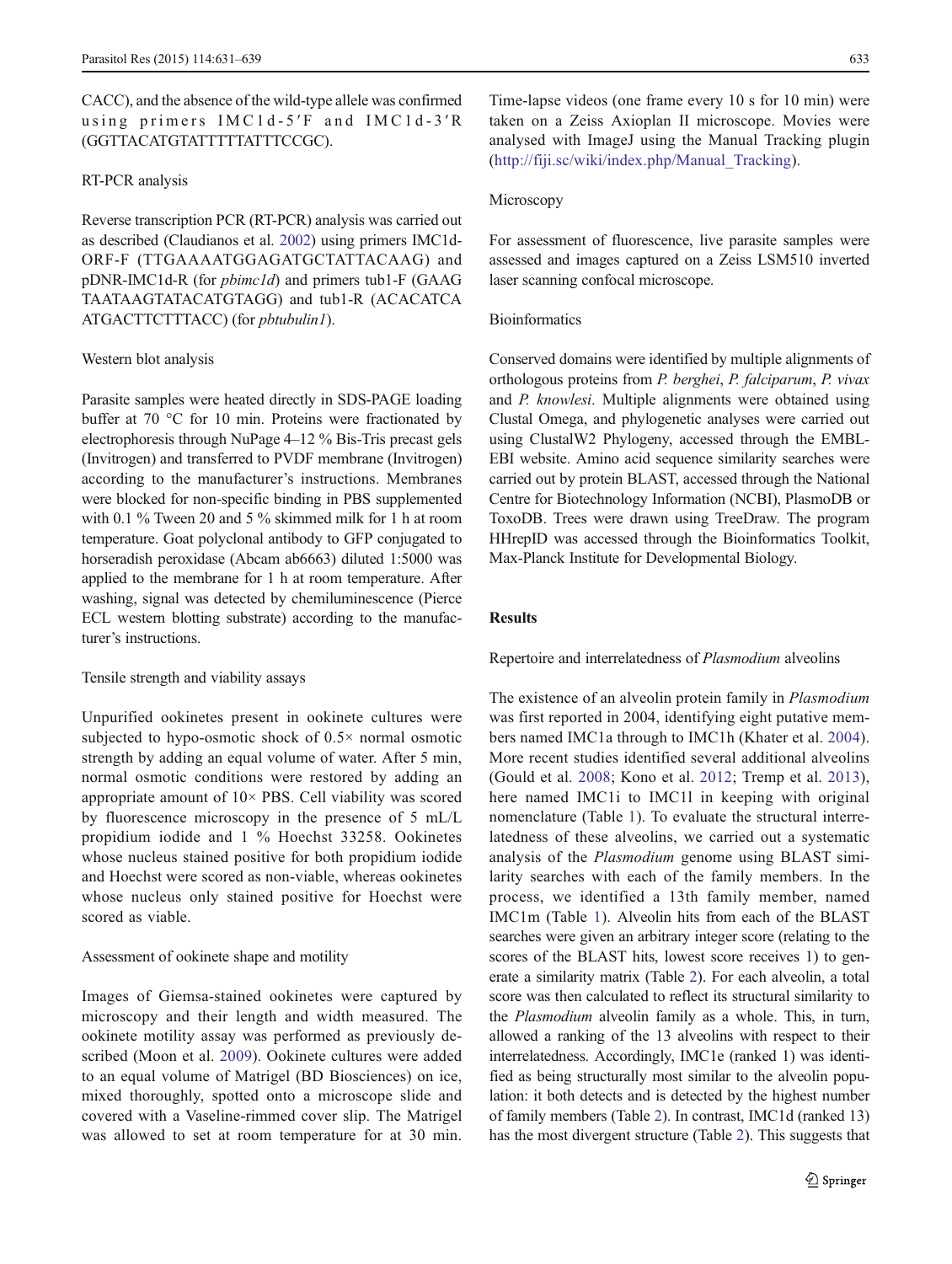| Name               | P. berghei gene ID | <i>P. falciparum</i> gene ID | Alternative name(s)        | Zoite expression      |        | References |                        |
|--------------------|--------------------|------------------------------|----------------------------|-----------------------|--------|------------|------------------------|
|                    | (PBANKA 000000)    | (PF3D7 0000000)              |                            | Ookinete<br>Merozoite |        | Sporozoite |                        |
| IMC <sub>1</sub> a | 040260             | 0304000                      | Alv1                       |                       |        | $^{+}$     | Khater et al. 2004     |
| IMC <sub>1</sub> b | 090710             | 1141900                      |                            |                       | $+$    |            | Tremp et al. 2008      |
| IMC1c              | 120200             | 1003600                      | Alv5                       | $+$                   | $+$    | $+$        | Tremp et al. 2014      |
| IMC1d              | 121910             | 0708600                      | hsp $90$ , hsp $86$ , $02$ |                       | $+$    |            | this paper             |
| IMC1e              | 040270             | 0304100                      | Alv2                       | $^{+}$                | $^{+}$ | $^{+}$     | Tremp et al. 2014      |
| IMC1f              | 136440             | 1351700                      | Alv6                       |                       |        |            |                        |
| IMC1g              | 124060             | 0525800                      | Alv4                       | $+$                   | $+$    | $^{+}$     | Kono et al. 2012       |
| IMC1h              | 143660             | 1221400                      | Alv3                       |                       | $^{+}$ | $+$        | Tremp and Dessens 2011 |
| IMC1i              | 070710             | 0823500                      |                            |                       |        |            |                        |
| IMCI <sub>j</sub>  | 112040             | 0621400                      | Alv7, Pfs77                |                       |        |            |                        |
| IMC <sub>1</sub> k | 135490             | 1341800                      |                            |                       |        |            |                        |
| IMC11              | 102570             | 1417000                      |                            |                       |        |            |                        |
| IMC <sub>1m</sub>  | 051300             | 1028900                      |                            |                       |        |            |                        |

<span id="page-3-0"></span>Table 1 Predicted *Plasmodium* IMC1 proteins/alveolins and zoite stage expression

IMC1e represents the most recent common ancestor. Indeed, PbIMC1e was much more successful than PbIMC1d at detecting alveolins in other genera within the Apicomplexa phylum. For example, in Toxoplasma gondii, which encodes 14 alveolins (named TgIMC1 and TgIMC3–TgIMC15) (Anderson-White et al. [2011\)](#page-7-0), PbIMC1e detected 13 family members in protein BLAST, whilst PbIMC1d detected five.

# Domain structure of Plasmodium alveolins

Plasmodium alveolins are typified by possessing, within their primary amino acid sequences, highly conserved regions that are flanked by sequences more variable in length and amino acid composition (Khater et al. [2004](#page-8-0); Tremp et al. [2008](#page-8-0), [2014](#page-8-0); Tremp and Dessens [2011\)](#page-8-0). The functional properties of the alveolins are likely to be defined by these conserved domains. Closer examination showed that the sequence similarities between the alveolins identified from the BLAST searches (Table [2](#page-4-0)) were largely confined to two conserved domains, here named type 1 and type 2, which by phylogenetic analysis split into distinct clades and which are variably distributed amongst the family members (Fig. [1](#page-4-0)). The alveolins PbIMC1a and PbIMC1b are the only family members that possess interspersed type 1 and type 2 domains (Fig. [1b\)](#page-4-0) (Khater et al. [2004;](#page-8-0) Tremp et al. [2008\)](#page-8-0). Whilst these different domain types share little sequence homology, both have a strong compositional bias for the amino acids P, I, V, D, E and K (e.g. 66  $\%$  for *PbIMC1a* type 1, 62  $\%$  for *PbIMC1a* type 2, 64 % for PbIMC1b type 1, 66 % for PbIMC1b type 2). These observations suggested that the type 1 and type 2 domains could be structurally related, despite a lack of discernible primary amino acid sequence homology.

PbIMC1d is expressed in ookinetes and localises to the pellicle/SPN

PbIMC1d is not only the most divergent alveolin family member (Table [2](#page-4-0)) but is the only alveolin that possesses only a type 2 domain (Fig. [1](#page-4-0)). We used PbIMC1d to assess the functional relationship between the type 1 and type 2 domains by determining its life stage expression, subcellular distribution and contribution to parasite development. PbIMC1d is encoded by a two-exon gene, separated by a 170-bp intron. The gene is annotated as a putative heat shock protein 90 (hsp90) in P. berghei (hsp86 in P. falciparum), but it has no actual sequence similarity to heat shock proteins. The fulllength protein is composed of 249 amino acids with a calculated  $M_r$  of 29,361. The type 2 domain in PbIMC1d is highly conserved and has a 68 % amino acid content composed of P, I, V, D, E and K.

PbIMC1d expression and localisation was studied by tagging the gene with enhanced green fluorescent protein (GFP) in genetically modified parasites. To achieve this, we used a strategy of double crossover homologous recombination in which the wild-type allele was replaced with a recombinant full-length wild-type allele fused to enhanced GFP at its carboxy terminus (Fig. [2a\)](#page-5-0), giving rise to stably transfected parasites. To study the function of PbIMC1d, we generated a null mutant using a similar gene targeting strategy, but removing most of the *pbimc1d* coding sequence whilst leaving the gfp gene under control of the native pbimc1d promoter to act as a reporter (Fig. [2a\)](#page-5-0). After transfection of purified schizonts, pyrimethamine-resistant parasites were selected and cloned by limiting dilution as described (Tremp and Dessens [2011;](#page-8-0) Tremp et al. [2008\)](#page-8-0) to give parasite lines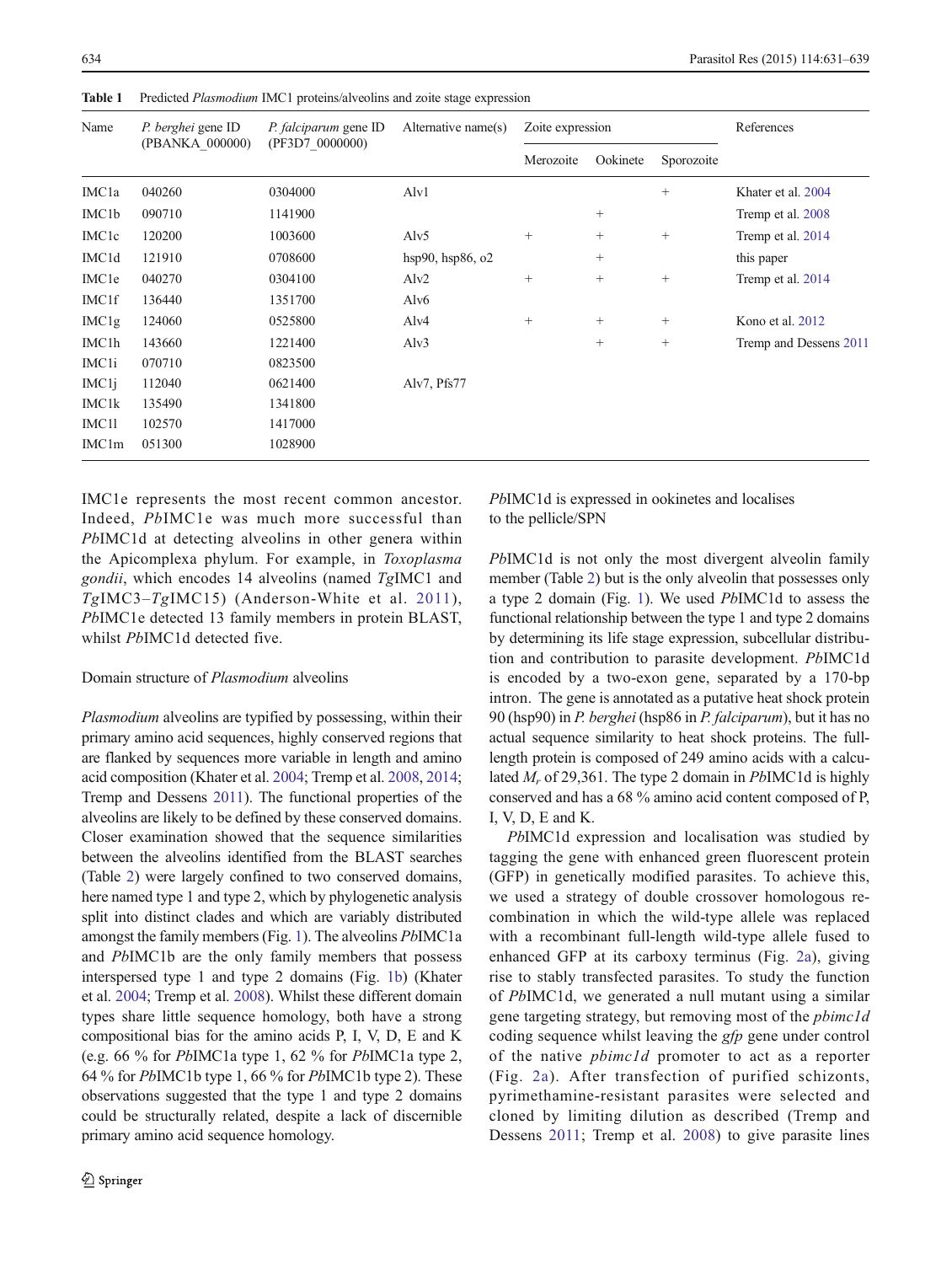<span id="page-4-0"></span>Table 2 Similarity matrix and ranking of *Plasmodium berghei* alveolins

| PbIMC1               | Hit <sup>a</sup> | a              | b              | $\mathbf c$      | d                | e            | $\mathbf f$  | g                | $\boldsymbol{\mathrm{h}}$ | $\mathbf{1}$     | $\mathbf{1}$     | k                |                  | ${\rm m}$        |                    |
|----------------------|------------------|----------------|----------------|------------------|------------------|--------------|--------------|------------------|---------------------------|------------------|------------------|------------------|------------------|------------------|--------------------|
| Query                |                  |                |                |                  |                  |              |              |                  |                           |                  |                  |                  |                  |                  |                    |
| a                    |                  |                | 9              | 8                | $\tau$           | 5            | 6            | $\overline{2}$   | $\boldsymbol{0}$          | 1                | 3                | $\overline{4}$   | $\boldsymbol{0}$ | $\mathbf{0}$     | 45                 |
| b                    |                  | 5              |                | $\overline{2}$   | $\overline{4}$   | $\mathbf{0}$ | 3            | $\mathbf{0}$     | $\mathbf{0}$              | $\mathbf{0}$     | 1                | $\mathbf{0}$     | $\mathbf{0}$     | $\mathbf{0}$     | 15                 |
| $\mathbf{c}$         |                  | 11             | 5              |                  | $\mathbf{0}$     | 9            | $10\,$       | 8                | $\tau$                    | 6                | $\overline{2}$   | 4                | 1                | 3                | 66                 |
| d                    |                  | 3              | $\overline{2}$ | $\boldsymbol{0}$ |                  | $\mathbf{0}$ | $\mathbf{1}$ | $\boldsymbol{0}$ | $\mathbf{0}$              | $\mathbf{0}$     | $\mathbf{0}$     | $\boldsymbol{0}$ | $\overline{0}$   | $\mathbf{0}$     | 6                  |
| e                    |                  | 5              | $\mathbf{1}$   | 9                | $\mathbf{0}$     |              | 7            | 11               | 8                         | 10               | 3                | $\overline{4}$   | $\overline{2}$   | 6                | 66                 |
|                      |                  | 3              | $\mathbf{1}$   | 4                | $\mathbf{0}$     | 5            |              | $\boldsymbol{0}$ | $\mathfrak{2}$            | $\boldsymbol{0}$ | $\boldsymbol{0}$ | $\boldsymbol{0}$ | $\mathbf{0}$     | $\boldsymbol{0}$ | 15                 |
| g                    |                  |                | $\mathbf{0}$   | 8                | $\mathbf{0}$     | 10           | 5            |                  | 7                         | 9                | $\overline{2}$   | 6                | 3                | $\overline{4}$   | 55                 |
| h                    |                  | $\overline{0}$ | $\mathbf{0}$   | 5                | $\mathbf{0}$     | 7            | 4            | 6                |                           | 1                | $\overline{0}$   | 2                | $\mathbf{0}$     | 3                | 28                 |
|                      |                  | $\overline{0}$ | $\mathbf{0}$   | 3                | $\mathbf{0}$     | 4            | 2            | 5                | $\mathbf{0}$              |                  | $\overline{0}$   | $\boldsymbol{0}$ | 1                | $\overline{0}$   | 15                 |
|                      |                  |                | 8              | 3                | $\mathbf{0}$     | 7            | 2            | 6                | $\mathbf{0}$              | 4                |                  | 9                | $\mathbf{0}$     | 5                | 45                 |
| k                    |                  | 7              | $\mathbf{0}$   | 5                | $\boldsymbol{0}$ | 6            | 3            | $\overline{4}$   |                           | $\overline{2}$   | 8                |                  | $\boldsymbol{0}$ | $\boldsymbol{0}$ | 36                 |
|                      |                  | $\mathbf{0}$   | $\mathbf{0}$   | $\boldsymbol{0}$ | $\boldsymbol{0}$ | 2            | 3            | $\overline{4}$   | $\overline{0}$            | $\mathbf{1}$     | $\boldsymbol{0}$ | $\boldsymbol{0}$ |                  | $\mathbf{0}$     | $10\,$             |
| ${\rm m}$            |                  |                | $\mathbf{0}$   | $\tau$           | $\mathbf{0}$     | 9            | 8            | 5                | 6                         | $\overline{2}$   | 4                | $\mathbf{0}$     | 3                |                  | 45                 |
|                      |                  | 37             | 26             | 54               | 11               | 64           | 54           | 51               | 31                        | 36               | 23               | 29               | 10               | 21               | Total <sup>c</sup> |
| Ranking <sup>b</sup> |                  | 4              | 11             | 2                | 13               |              | 5            | 3                | 9                         | $10\,$           | 6                | 8                | 12               | 7                |                    |

<sup>a</sup> Each 'Query' alveolin was run with protein-protein BLAST against the P. berghei genome in PlasmoDB. The lowest scoring 'Hit' alveolin was given an arbitrary similarity score of 1, the second lowest a score of 2, and so forth. A 0 value meant the alveolin was not detected

<sup>b</sup> Ranking was done by combining the bottom and right-hand side 'Total' scores for each alveolin. The highest scoring alveolin was ranked 1

<sup>c</sup> Total scores reflect the ability of each alveolin to detect (right-hand side), or to be detected by (bottom), other alveolins in the BLAST similarity search

IMC1d/GFP and IMC1d-KO, respectively. PCR diagnostic for integration into the pbimc1d locus produced a specific band of approximately 1.1 kb in the IMC1d-KO parasite, whilst this product was approximately 1.7 kb in parasite line IMC1d/GFP (Fig. [2b\)](#page-5-0). The size difference between these PCR products reflects the removal of the pbimc1d coding sequence in the null mutant. PCR diagnostic for the presence of the wild-type pbimc1d allele gave a specific band of approximately 2.4 kb only in wild-type parasites (Fig. [2b](#page-5-0)). Parasite line IMC1d/GFP

Fig. 1 Repertoire and domain structure of Plasmodium alveolins. a Phylogeny of conserved domains within the alveolin family members  $PbIMC1a$  to  $PbIMC1m (a-m)$ . Numbers give amino acid coordinates of the conserved domains in the corresponding PbIMC1 protein. Type 1 (red) and type 2 (green) domains separate into distinct clades. b Schematic diagram depicting the 13 alveolin family members  $(a-m)$ , showing relative positions of the type 1 (red) and type 2 (green) domains



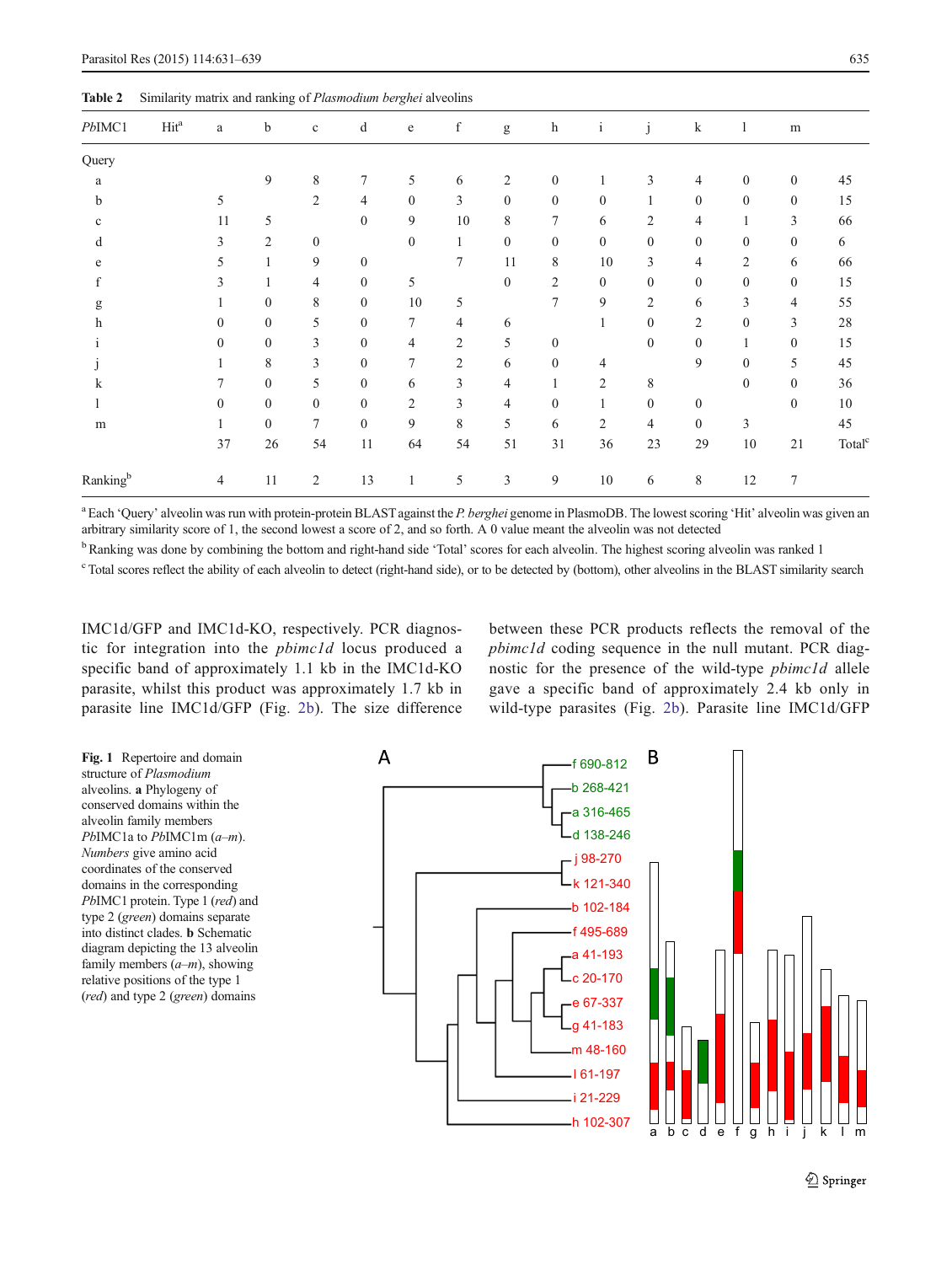<span id="page-5-0"></span>developed normally in mouse and mosquito. GFP fluorescence was only observed in zygotes and ookinetes and in the latter was predominantly distributed at the cell cortex (Fig. 2c). Immunoblot analysis of purified, cultured ookinetes with anti-GFP antibodies detected a specific band corresponding to the PbIMC1d::GFP fusion protein (Fig. 2d). These data show that PbIMC1d is specifically expressed in only one of the zoite stages, the ookinete, and is targeted to the pellicle structure/SPN. In T. gondii, the 'alveolin domain' was shown to be the main determinant in targeting the protein to the cell cortex (Anderson-White et al. [2011\)](#page-7-0). Thus, the pellicular localisation of PbIMC1d in ookinetes suggests that the type 2 domain in its own right is able to target proteins to this cellular compartment,

as does the type 1 domain in other Plasmodium alveolins (Tremp et al. [2014](#page-8-0); Tremp and Dessens [2011\)](#page-8-0).

Expression profiling of pbimc1d messenger RNA by RT-PCR with *pbimc1d*-specific primers flanking its intron amplified an approximately 0.75-kb messenger RNA (mRNA) specific product in both gametocytes and ookinetes, but in asexual blood stages only amplified an approximately 0.9-kb product from genomic DNA (this product is larger in size due to the intron) (Fig. 2e). By contrast, mRNA of the control gene tubulin1 was present in all parasite samples (Fig. 2e). The discrepancy between pbimc1d mRNA and PbIMC1d protein expression in gametocytes strongly points to translational repression of the *pbimc1d* gene, as is predicted for the majority of alveolins in P. berghei (Mair et al. [2006](#page-8-0)). Translational



Fig. 2 Generation and molecular analyses of genetically modified parasite lines. a General targeting strategy for the GFP tagging and gene disruption of pbimc1d via double crossover homologous recombination. Both wild-type (WT) GFP-tagged (IMC1d/GFP) and disrupted (IMC1d-KO) alleles are shown. The *pbimc1d* gene is indicated with coding sequence (wide bars) and non-coding sequence (narrow bars). Also indicated are the enhanced GFP module  $(gfp)$ , the hDHFR selectable marker gene cassette (hdhfr) and primers used for diagnostic PCR amplification  $(PI-P3)$ . **b** PCR diagnostic for the presence of the modified GFP-tagged pbimc1d alleles using primers P2 and P3 and the absence of the wild-type *pbimc1d* allele using primers P1 and P2, from clonal parasite populations of IMC1d/GFP and IMC1d-KO.

WT parasites are included as positive controls for the wild-type alleles. c Confocal brightfield and GFP fluorescence image of a cultured, mature ookinete of parasite line IMC1d/GFP, showing cortical fluorescence. d Western blot analysis of purified, cultured ookinetes of parasite lines IMC1d/GFP using anti-GFP antibodies, showing the PbIMC1d::GFP fusion protein. e RT-PCR analysis of wild-type parasite samples enriched for asexual stages (ASX), gametocytes (GCT) and ookinetes (OOK) using primers specific for pbimc1d and pbtubulin1. Due to the primers flanking introns, for each gene, the larger PCR products are amplified from gDNA and the smaller from cDNA. f Confocal brightfield and GFP fluorescence image of a cultured, mature ookinete of parasite line IMC1d-KO, showing cytoplasmic fluorescence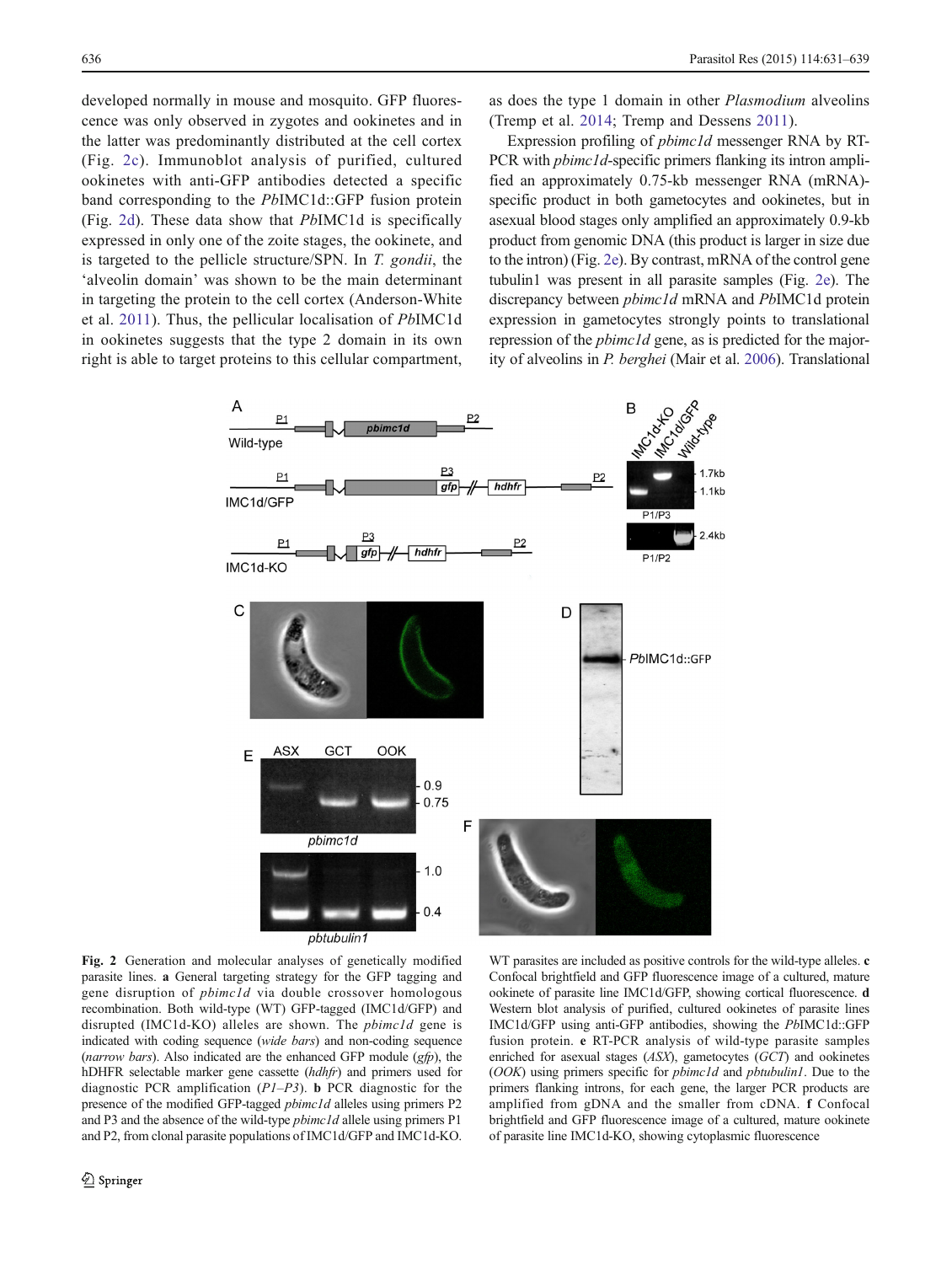repression is a female gametocyte-specific mechanism of translational silencing involved in the development of the parasite post-fertilisation (Mair et al. [2006\)](#page-8-0).

# PbIMC1d is functionally redundant

Ookinetes of the PbIMC1d-null mutant displayed cytoplasmic GFP fluorescence resulting from expression of the GFP reporter from the pbimc1d promoter (Fig. [2f\)](#page-5-0), which is consistent with the expression pattern of PbIMC1d as determined by GFP tagging. The cell shape of PbIMC1d-null mutant ookinetes was not significantly different from that of control IMC1d/GFP ookinetes (length 11.49±0.10 μm for IMC1d/GFP, 11.26± 0.12 μm for IMC1d-KO; width  $2.15\pm0.036$  μm for IMC1d/ GFP,  $2.23 \pm 0.034$  µm for IMC1d-KO;  $n=100$ ), and the ookinetes were equally effective in producing oocysts in mosquitoes (140 $\pm$ 39 oocysts per mosquito for IMC1d/GFP, 140 $\pm$ 28 for IMC1d-KO;  $n=20$ ), indicating that they possess normal tensile strength and motility. Indeed, ookinetes of both parasite lines displayed similar resistance to hypo-osmotic shock (78 and 76 % survival for IMC1d/GFP and IMC1d-KO, respectively;  $n=100$ ), indicating that the knockout did not adversely affect tensile strength. Furthermore, ookinete motility through Matrigel was comparable between the two parasite lines  $(42.6\pm$ 1.7 μm per 10 min for IMC1d/GFP; 41.3±2.6 μm for IMC1d-KO;  $n=15$ ). Finally, sporozoites of both parasite lines were readily transmitted by mosquito bite. Thus, PbIMC1d appears to be functionally redundant under our experimental conditions.

Alveolins possess tandem repeat sequences with a 12-amino acid periodicity

Alveolins have been reported to possess a core of repeated sequence motifs (Gould et al. [2008\)](#page-8-0). We tested each of the family members for the presence of tandem repeat sequences using the program HHrepID. This method predicts structural repeats in protein sequences based on Hidden Markov Model (HMM)-HMM comparison, exploiting evolutionary information derived from multiple sequence alignment of homologues (Biegert and Soding [2008\)](#page-8-0). These analyses revealed that all 13 Plasmodium alveolins possess predicted multi-repeat sequences within their conserved type 1 and type 2 domains, supporting the notion that they constitute genuine alveolins. Repeats within the large majority of type 1 domains revealed a clear minimum periodicity of 12 residues (e.g. PbIMC1e, Fig. 3a). Tandem 12-amino acid repeats were also identified in type 2 domains (e.g. PbIMC1b, Fig. 3b), albeit typically with lower probability scores. Articulins and plateins, cortical cytoskeleton proteins from *Euglena* and *Euplotes* spp., respectively, have also been reported to have 12-amino acid repetitive motifs rich in valine and proline residues and, in this respect, are similar to alveolins (Huttenlauch et al. [1995](#page-8-0);

Huttenlauch and Stick [2003;](#page-8-0) Kloetzel et al. [2003a,](#page-8-0) [b](#page-8-0); Marrs and Bouck [1992\)](#page-8-0). This was confirmed by HHrepID analysis, which readily detected 12-amino acid tandem repeat structures in these proteins (Fig. 3c, d).

# Discussion

This study brings the number of Plasmodium alveolin family members that have been identified to 13. Of these, seven have now experimentally been shown to localise to the pellicle

А <sub>B</sub> X)<br><mark>Voolsedk</mark>eenesnssl<mark>ivseldkis</mark>sli**nk**stosevvsniitinisvantsksgtriemikpi ilaan ami 275<br>PEGPOTE 375<br>PTOTKINIREYPKGINKINPEL  $\mathsf{C}$ 450<br>IVANDYRA AVEVERATION PYRVANDIN 475<br>משפטה המשפטה של השפטים 00<br>-<br>A**RBIIQGOPYVANTTTNVIGOEVBGAVAAGAVGATUTGPAVATGVGOSVTG** 65<br><mark>YGOSYTGYGYGAAAPYAYAGSOGGALSLOLADGKLOGKFYGAPYYSASPE</mark> QAQTAQPYTTAAT**K**PAAKTTATKPAATTATKTYAPAKPAAAKPLATTTYAKPAVAKAPYTYGAPAHTAPY YEYQEAVTVPRTVESQEEYN

Fig. 3 Tandem repeat identification in alveolins, articulins and plateins by the program HHrepID. a P. berghei IMC1e. b P. berghei IMC1b. c Euglena gracilis articulin (AAB23241.1). d Euplotes aediculatus alpha-2 platein precursor (AAM94463.1)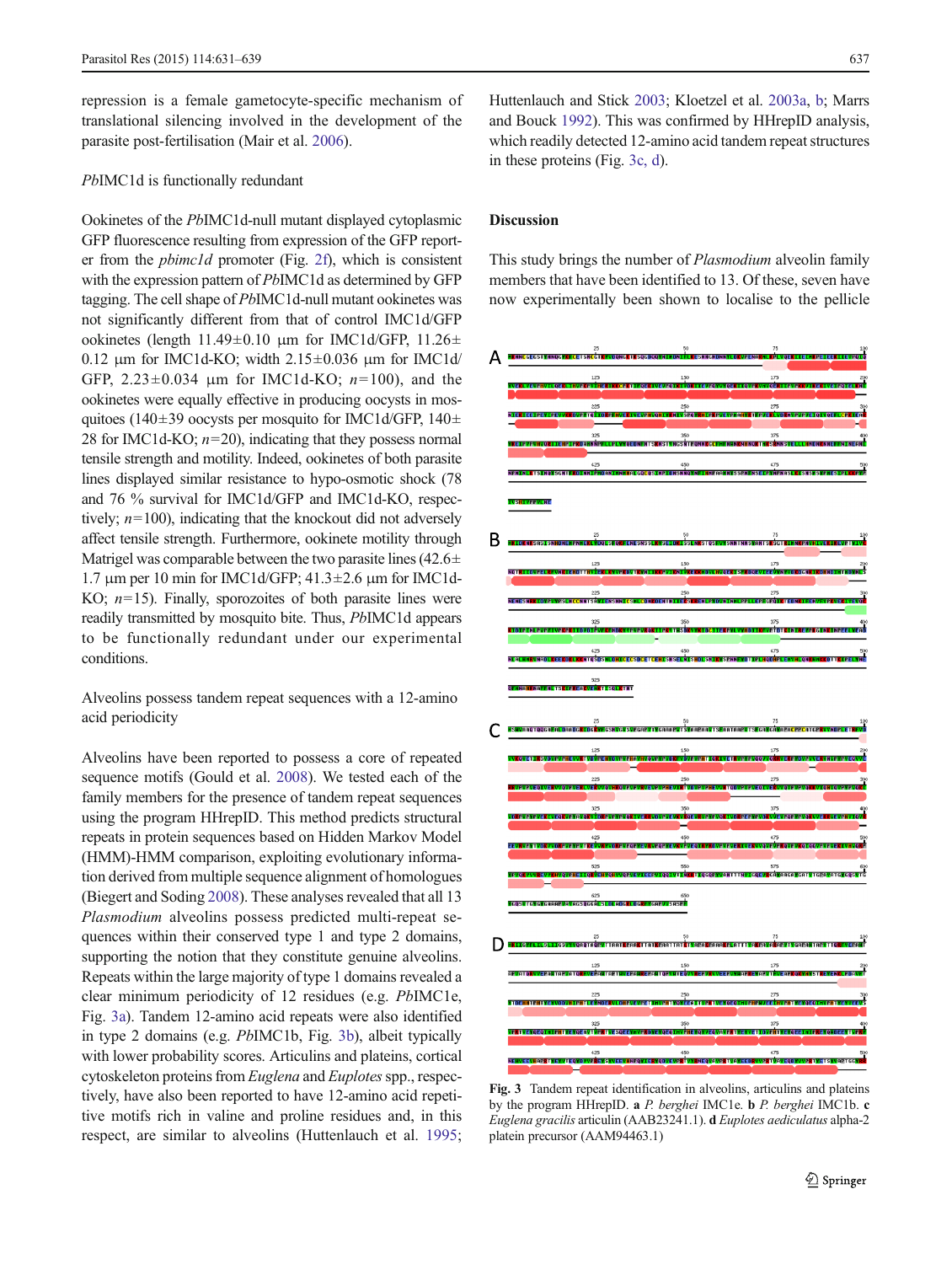<span id="page-7-0"></span>structure. This includes the most divergent family member, IMC1d, characterised here, which gives strong support to the concept that all Plasmodium alveolins are fundamentally involved with the cortical cytoskeleton in malaria parasites. This is supported by several alveolin knockout studies that reveal key roles in morphogenesis, tensile strength and gliding motility. Studies involving double knockout of PbIMC1b and PbIMC1h showed that the functional contribution of these alveolins to tensile strength and motility is both cumulative and mutually independent (Tremp and Dessens [2011\)](#page-8-0). In contrast, the apparent no-phenotype knockout of PbIMC1d reported here points to a functional redundancy amongst the alveolin family members. The highly conserved type 2 domain of IMC1d indicates that the gene is under selective pressure, and we cannot rule out that the phenotype of the PbIMC1d-null mutant is very subtle, or might only become apparent under conditions that are different from our experimental set-up. However, another possible explanation for the seemingly redundant role of PbIMC1d is that the formation and function of the SPN entail a system of co-operating proteins that are able to bypass, or substitute for, each other's functions. This attractive hypothesis, if true, would add robustness to a complex biological system that serves roles in many key processes such as morphogenesis, motility and invasion.

The creation of internal repetitions forms an important mechanism for proteins to adapt their structure and function under evolutionary pressure (Marcotte et al. [1999](#page-8-0)). However, after fixation of duplications, sequence similarities amongst repeats can quickly erode whilst structure and function are preserved (Andrade et al. [2001](#page-8-0)). Although such mismatch or 'fuzzy' repeats are widespread, they are difficult to detect due to their low similarity, polymorphism and vast diversity. This is further confounded by the potential for non-canonical repeats, degenerate repeats and discontinuities (i.e. short insertions between repeats) to arise, which for example are known to frequently occur in coiled-coil domains, a well-known type of tandem repeat structure with a consensus 7-amino acid periodicity (Brown et al. [1996\)](#page-8-0). The type 1 and type 2 domains identified here in the Plasmodium alveolins are likely to be the result of similar evolutionary forces. These alveolin domains lack discernible homology at the primary structure level and fall into distinct clades, but are clearly related with regard to their amino acid composition, tandem repeat structure and functional localisation. There is further indication that the type 2 repeats arose from type 1 repeats (or vice versa). First, in IMC1f, the type 1 and type 2 domains are located tandemly within a single uninterrupted block of conserved sequence (Fig. [1b](#page-4-0)). Second, four *T. gondii* alveolins share sequence similarity in protein BLAST with both *PbIMC1e* and PbIMC1d. In three of these (TgIMC6, TgIMC14 and TgIMC15), the regions of sequence similarity with PbIMC1e and PbIMC1d overlap, pointing to the presence of domains with 'intermediate' homology between type 1 and type 2.

These combined observations suggest that the primary amino acid sequences of the type 1 and type 2 repeats have evolved in a way that has preserved their overall structure and function. This phenomenon of 'constrained evolution' has also been observed in other protist cytoskeletal proteins with repeat motifs (Gould et al. [2011](#page-8-0)).

Many bioinformatics programs for internal repeat detection in proteins utilise algorithms based on local alignment and substitution matrices (Andrade et al. 2000; Heger and Holm [2000](#page-8-0)). These approaches have been modestly successful in predicting tandem repeats within the alveolins. By contrast, HHrepID is based on building and matching Hidden Markov Models to identify repeat sequences (Biegert and Soding [2008\)](#page-8-0). Our findings demonstrate that HHrepID successfully predicts tandem repeats in the Plasmodium alveolins and show for the first time that these repeats have a consensus 12-amino acid length. Accordingly, the multi-repeat structures of alveolins are very similar, both in periodicity and amino acid composition, to those of cytoskeletal proteins in other protists: the articulins and plateins. Whilst Euplotes plateins possess canonical ER signal peptides and form plate-like structures inside alveoli (Kloetzel et al. [2003b](#page-8-0)), Euglena articulins form intermediate filaments with a more classic membrane skeleton role (Huttenlauch et al. [1995](#page-8-0)). Our findings give support to the concept that articulins, plateins and alveolins have a common structural scaffold and thus should be grouped within the same protein superfamily. Structural studies are being carried out to test this hypothesis. Interestingly, prokaryotic articulin homologues have been discovered in Caulobacter crescentus, the first bacterium described to rely on an intermediate filament-based cytoskeleton for its cell shape (Ausmees et al. [2003](#page-8-0)). Thus, articulin-like proteins like alveolins could be far more widespread than originally assumed.

Acknowledgments This work was supported by the Wellcome Trust, grant nos. 076648 and 088449, and a Studentship to FSA-K from the Cultural Bureau of the Royal Embassy of Saudi Arabia in London. We thank E McCarthy for assistance with microscopy. The authors declare that they have no conflict of interest.

Open Access This article is distributed under the terms of the Creative Commons Attribution License which permits any use, distribution, and reproduction in any medium, provided the original author(s) and the source are credited.

#### References

- Anderson-White BR, Ivey FD, Cheng K, Szatanek T, Lorestani A, Beckers CJ, Ferguson DJ, Sahoo N, Gubbels MJ (2011) A family of intermediate filament-like proteins is sequentially assembled into the cytoskeleton of Toxoplasma gondii. Cell Microbiol 13(1):18–31
- Andrade MA, Ponting CP, Gibson TJ, Bork P (2000) Homology-based method for identification of protein repeats using statistical significance estimates. J Mol Biol 298(3):521–537